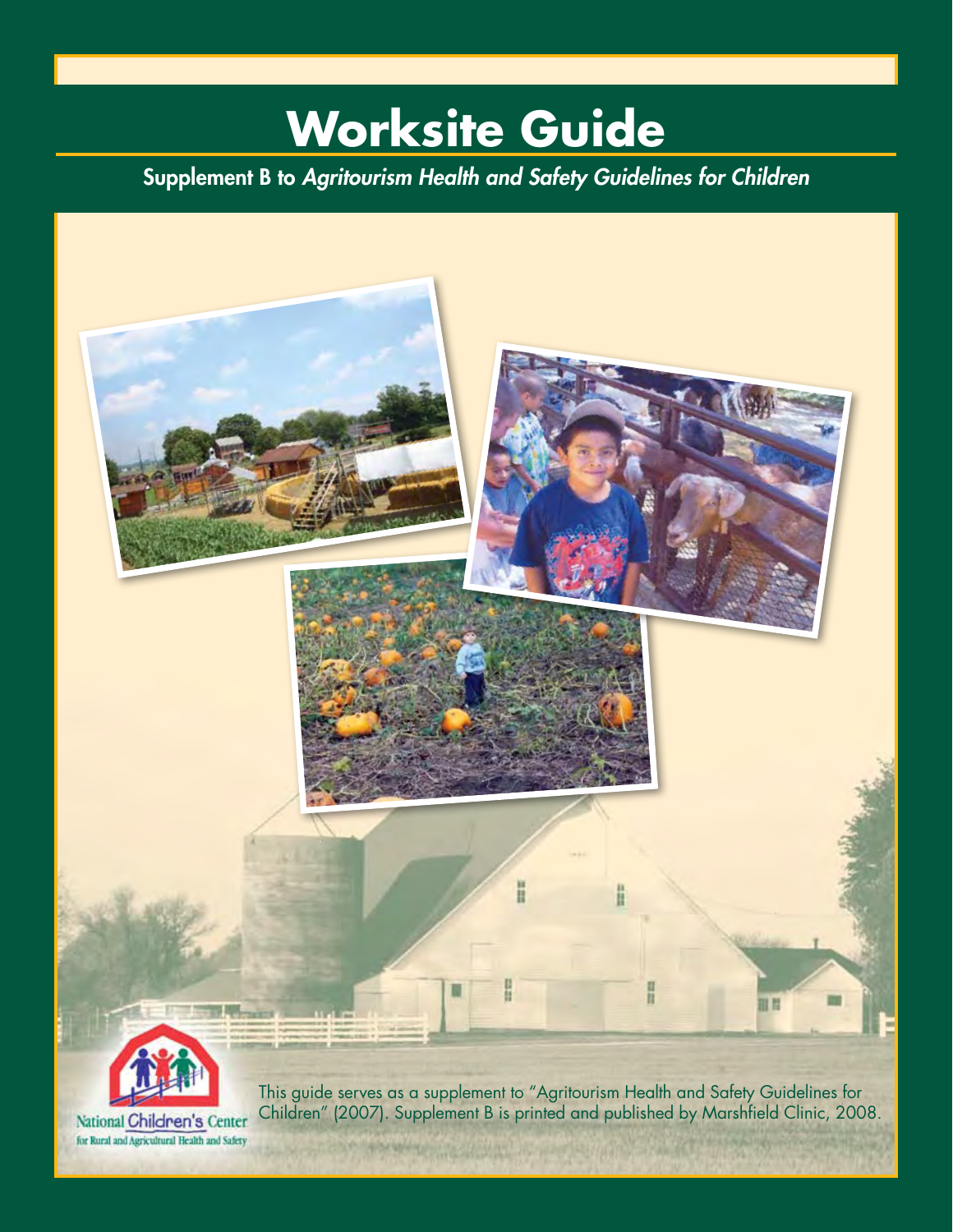#### Intended Audience and Purpose

Agritourism operators are responsible for the health and safety of guests and any person assisting guests on the operation, which could include the owner, family members, volunteers or employees. This supplemental guide was developed to review the health and safety considerations that have already been incorporated on the farm, and allow operators to identify any deficiencies, so actions can be taken to prevent or control hazardous exposures. This, in turn, will ensure the health and safety of guests while increasing the operation's efficiency and profitability.

#### Supplement B: Worksite Guide

This guide will help agritourism operators check the operation's preparedness for emergencies, communication with guests, animals and hand-washing, fires, tractors and display equipment, walkways and structures, barriers and fencing, pest control, food handling, recordkeeping, along with hayride and corn maze operations. It contains checklists to help agritourism operators perform a hazard identification walk through to view and correct hazards before visits by guests.

#### How to use Supplement B: Worksite Guide

- Open Supplement B, add the review date, name of the reviewer and begin a physical walk through of the agritourism operation.
- Mark YES or NEEDS CORRECTION for each checklist item. If NEEDS CORRECTION is marked, correct the hazard immediately or set a date for completion.
- Note the many health and safety considerations that have already been incorporated on the farm.
- Retain **Supplement B** in a policies and procedures binder.
- Determine how often to review this, then mark your calendar as a reminder.
- Consider offering incentives to workers who make any health and safety suggestions to improve the operation.

*Photos courtesy of: Steven Kirkhorn, Marcy Fitz-Randolph and Cherry Crest Farms in Lancaster PA.*

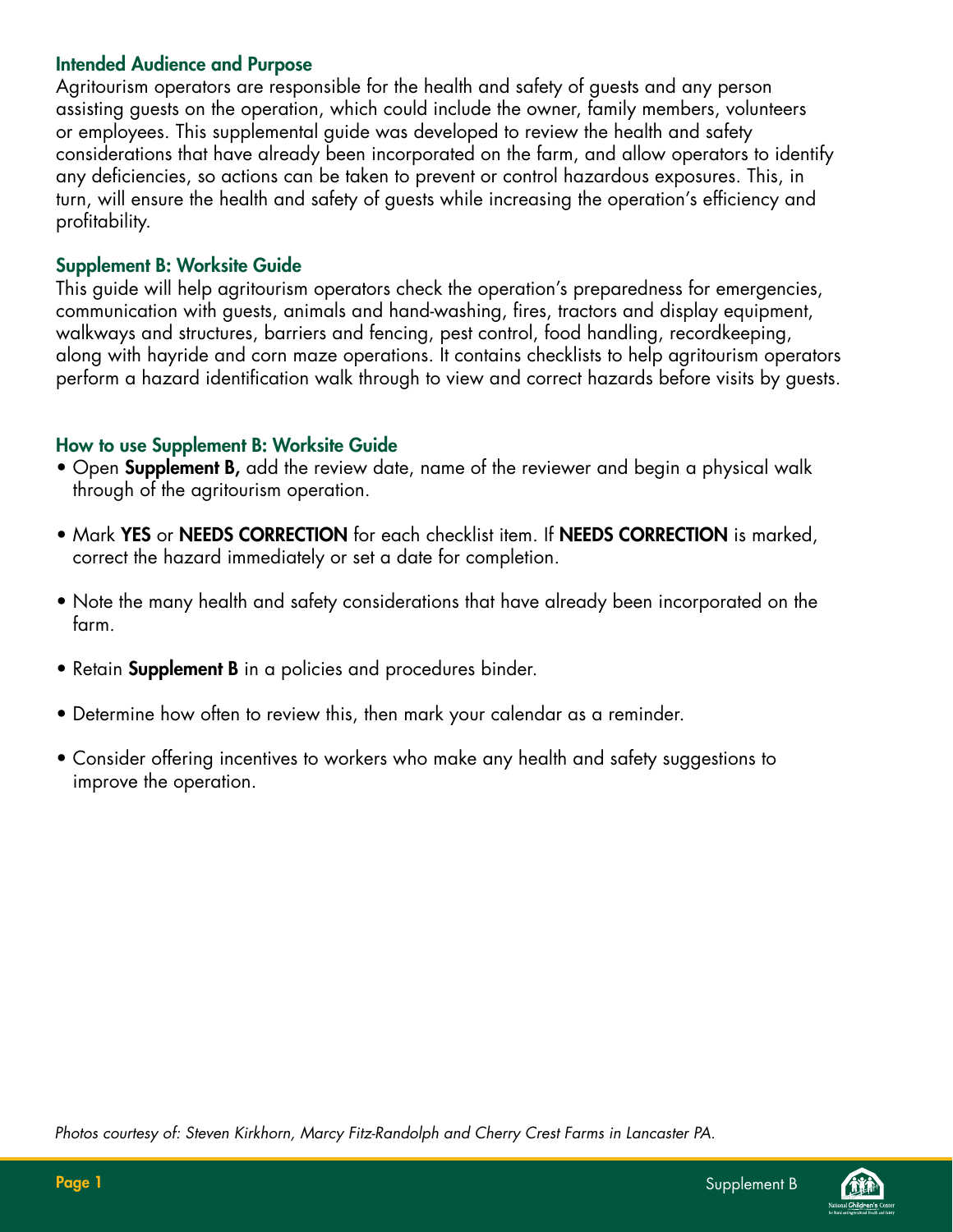| <b>Review Date:</b> |  |  |  |  |
|---------------------|--|--|--|--|
|---------------------|--|--|--|--|

Reviewed By: \_\_\_\_\_\_\_\_\_\_\_\_\_\_\_\_\_\_\_\_\_\_\_\_\_\_

| <b>Emergency Preparation and Planning</b>                                                                                                                                                                                                                                    | <b>Yes</b> | <b>Needs</b><br><b>Correction</b> | <b>Date</b><br><b>Corrected</b> |
|------------------------------------------------------------------------------------------------------------------------------------------------------------------------------------------------------------------------------------------------------------------------------|------------|-----------------------------------|---------------------------------|
| First-aid kits are inspected and stocked.                                                                                                                                                                                                                                    |            |                                   |                                 |
| <b>Emergency Response Plan</b> is posted where<br>everyone can see it with:<br>o contact numbers<br>locations of first aid kits & fire<br>$\Omega$<br>extinguishers<br>assigned roles and responsibilities of owner,<br>$\circ$<br>family members, employees and volunteers. |            |                                   |                                 |
| Workers at the farm have charged cell<br>phones, walkie-talkies, or other methods of<br>communication throughout the farm site.                                                                                                                                              |            |                                   |                                 |
| Fresh drinking water is available for guests to<br>stay hydrated, especially during extreme heat.                                                                                                                                                                            |            |                                   |                                 |
| A sturdy farm shelter with a capacity greater than<br>the number of anticipated guests is available for<br>protection from extreme heat, cold, or storms.                                                                                                                    |            |                                   |                                 |
| A weather radio is present, in working order,<br>and turned on.                                                                                                                                                                                                              |            |                                   |                                 |
| The emergency vehicle is easy to identify and is<br>readily available.                                                                                                                                                                                                       |            |                                   |                                 |
| Maps are available with routes to the nearest<br>clinic/hospital sites.                                                                                                                                                                                                      |            |                                   |                                 |
| Parking areas, walkways, restrooms, surfaces, and<br>attractions around the farm are smooth and wide<br>enough to accommodate guests and wheelchairs.                                                                                                                        |            |                                   |                                 |
| Chemicals such as fertilizers, pesticides,<br>fuels, and pharmaceuticals, are locked in an<br>inaccessible, cool, dry, properly ventilated<br>storage area.                                                                                                                  |            |                                   |                                 |
| For farms with open water, rescue equipment<br>(buoy, rope, and pole) is readily available.                                                                                                                                                                                  |            |                                   |                                 |

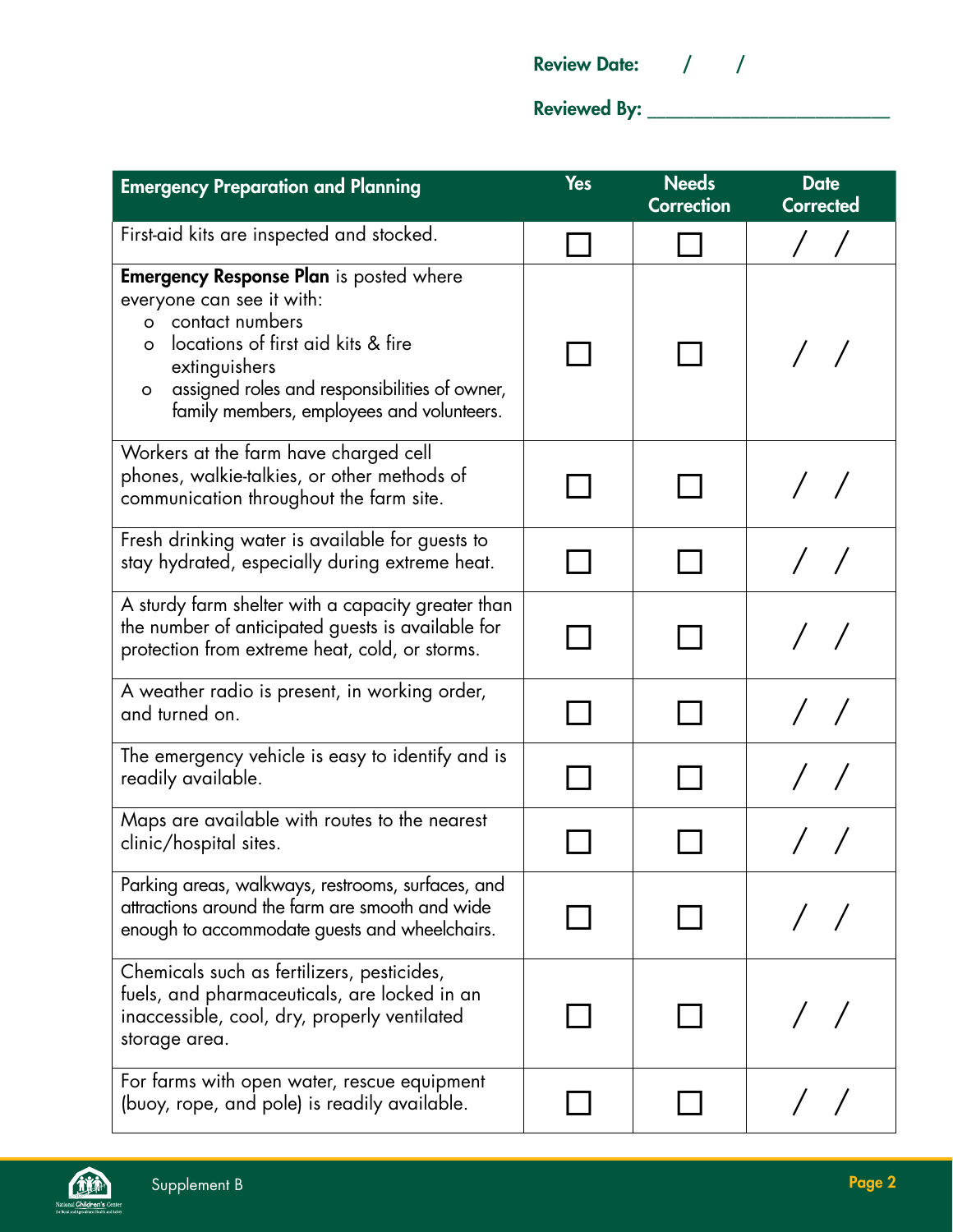| <b>Communicating with Guests</b>                                                                                                                                                      | <b>Yes</b> | <b>Needs</b><br><b>Correction</b> | <b>Date</b><br><b>Corrected</b> |
|---------------------------------------------------------------------------------------------------------------------------------------------------------------------------------------|------------|-----------------------------------|---------------------------------|
| Guests and children are verbally informed by<br>workers about rules and hazards, along with<br>an explanation of how following these rules will<br>keep them safe.                    |            |                                   |                                 |
| Signs with short safety messages that are<br>simple, easy to understand, language and age-<br>appropriate for the farm are placed in and<br>around areas where hazards are present.   |            |                                   |                                 |
| "In Case of Emergency" signs are located<br>around the farm with the site's emergency<br>contact person, emergency phone numbers, the<br>farm's address, and the farm's phone number. |            |                                   |                                 |

| <b>Fire Safety</b>                                                                                                                               | <b>Yes</b> | <b>Needs</b><br><b>Correction</b> | <b>Date</b><br><b>Corrected</b> |
|--------------------------------------------------------------------------------------------------------------------------------------------------|------------|-----------------------------------|---------------------------------|
| Smoke detectors are located in all buildings and<br>are in working order.                                                                        |            |                                   |                                 |
| Appropriate fire extinguishers and first-aid kits<br>are clearly marked, available to everyone, and<br>located in several locations on the farm. |            |                                   |                                 |
| Workers know how to use a fire extinguisher.                                                                                                     |            |                                   |                                 |
| A <b>Fire Evacuation Plan</b> is posted for everyone to<br>see how to escape quickly.                                                            |            |                                   |                                 |
| Areas prohibiting smoking, outdoor cooking, or<br>portable grilling have been posted.                                                            |            |                                   |                                 |
| Fuel is not stored inside buildings and vehicles<br>are not refueled indoors.                                                                    |            |                                   |                                 |
| Excessive dust, cobwebs, and other potentially<br>combustible material has been removed from all<br>buildings.                                   |            |                                   |                                 |

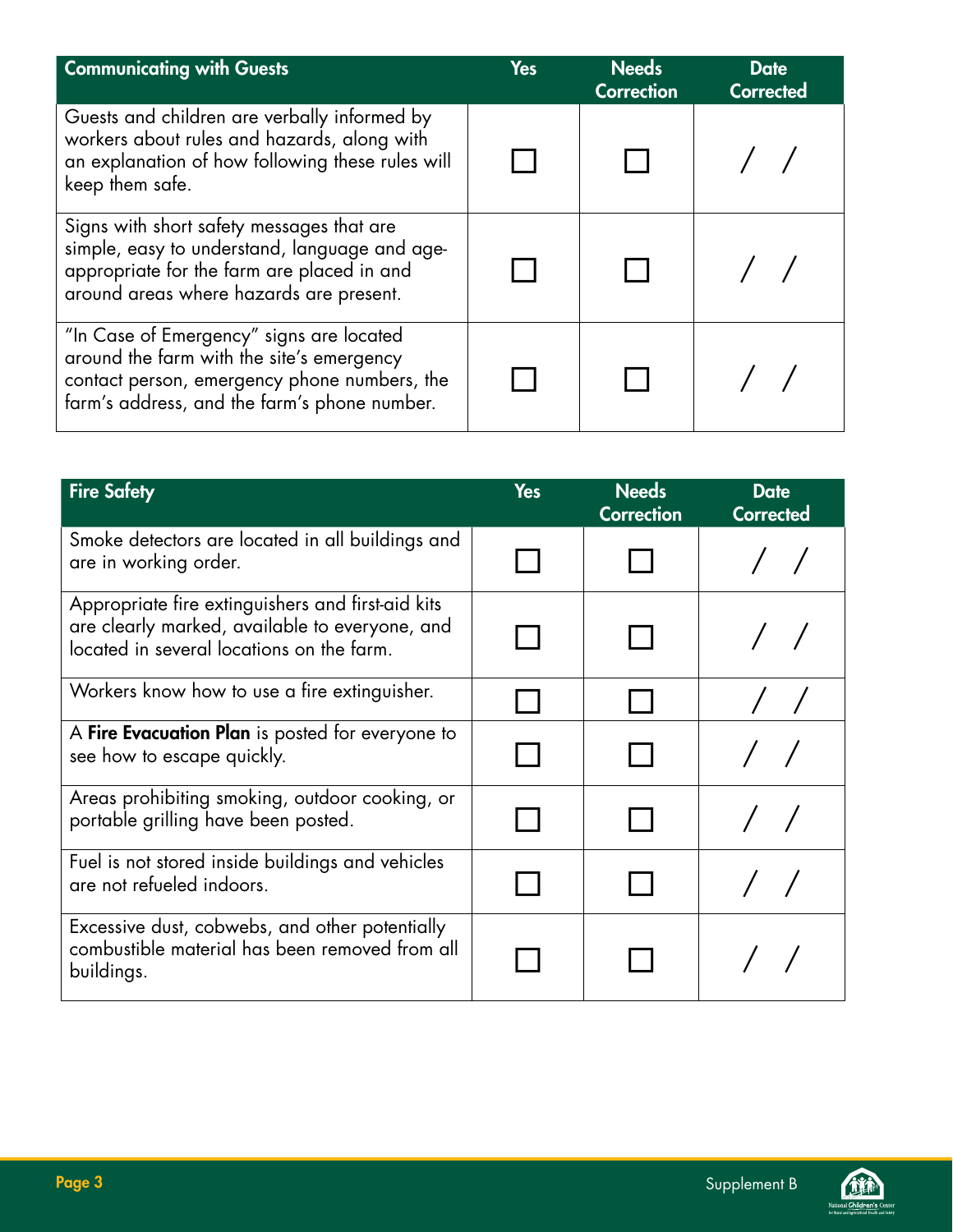| <b>Animals and Hand-washing</b>                                                                                                                                                                                                                                                                                                                                                                                                                                                                                                                                                                                                                        | <b>Yes</b> | <b>Needs</b><br><b>Correction</b> | <b>Date</b><br><b>Corrected</b> |
|--------------------------------------------------------------------------------------------------------------------------------------------------------------------------------------------------------------------------------------------------------------------------------------------------------------------------------------------------------------------------------------------------------------------------------------------------------------------------------------------------------------------------------------------------------------------------------------------------------------------------------------------------------|------------|-----------------------------------|---------------------------------|
| The farm has been physically divided into three<br>types of areas:<br><b>Non-animal Areas - locations where</b><br>$\circ$<br>animals are not permitted (with the<br>exception of service animals), food and<br>beverages can be prepared, served, and<br>consumed, and restrooms with hand-<br>washing stations are present<br>Transition Areas - locations in-between non-<br>$\circ$<br>animal and animal areas where animals are<br>not permitted, and hand-washing facilities,<br>signs and trash receptacles are present<br>o <b>Animal Areas</b> - locations for animals<br>and their enclosure, where eating and<br>drinking are prohibited. * |            |                                   |                                 |
| In <b>Non-animal Areas,</b> farm pets, such as dogs,<br>are tied up or kenneled from the visiting children.                                                                                                                                                                                                                                                                                                                                                                                                                                                                                                                                            |            |                                   |                                 |
| Signs are posted in the <b>Transition Area</b> into the<br>animal areas to inform guests that:<br>o animals are present<br>anyone with open wounds or compromised<br>o<br>immune systems should not enter<br>prohibited items are not allowed (i.e. food,<br>$\circ$<br>beverages, pacifiers, etc.)<br>nothing should be placed in the mouth<br>$\mathsf{o}$<br>while visiting the animal area. *                                                                                                                                                                                                                                                      |            |                                   |                                 |
| Trash receptacles are available in <b>Transition</b><br><b>Areas</b> for disposal of food and beverages.                                                                                                                                                                                                                                                                                                                                                                                                                                                                                                                                               |            |                                   |                                 |
| Animals and <b>Animal Areas</b> which are in direct<br>contact with children are clean.                                                                                                                                                                                                                                                                                                                                                                                                                                                                                                                                                                |            |                                   |                                 |
| Display and petting animals are sized<br>appropriately for young children.                                                                                                                                                                                                                                                                                                                                                                                                                                                                                                                                                                             |            |                                   |                                 |
| Copies of veterinary/vaccination records are<br>readily available to guests in the event that a<br>child is bitten by an animal.                                                                                                                                                                                                                                                                                                                                                                                                                                                                                                                       |            |                                   |                                 |
| Signs are posted at the <b>Animal Area</b> exit with full<br>instruction for proper hand-washing.                                                                                                                                                                                                                                                                                                                                                                                                                                                                                                                                                      |            |                                   |                                 |

*\* Adapted from: National Association of State Public Health Veterinarians. Compendium measures to prevent disease associated with animals in public settings, 2007. MMWR [Internet]. 2007*

*[Cited 2008 October 21]; 56(No.RR-5):1-19. Available from: http://www.cdc.gov/mmrw/preview/mmwrhtml/rr5605a.htm*

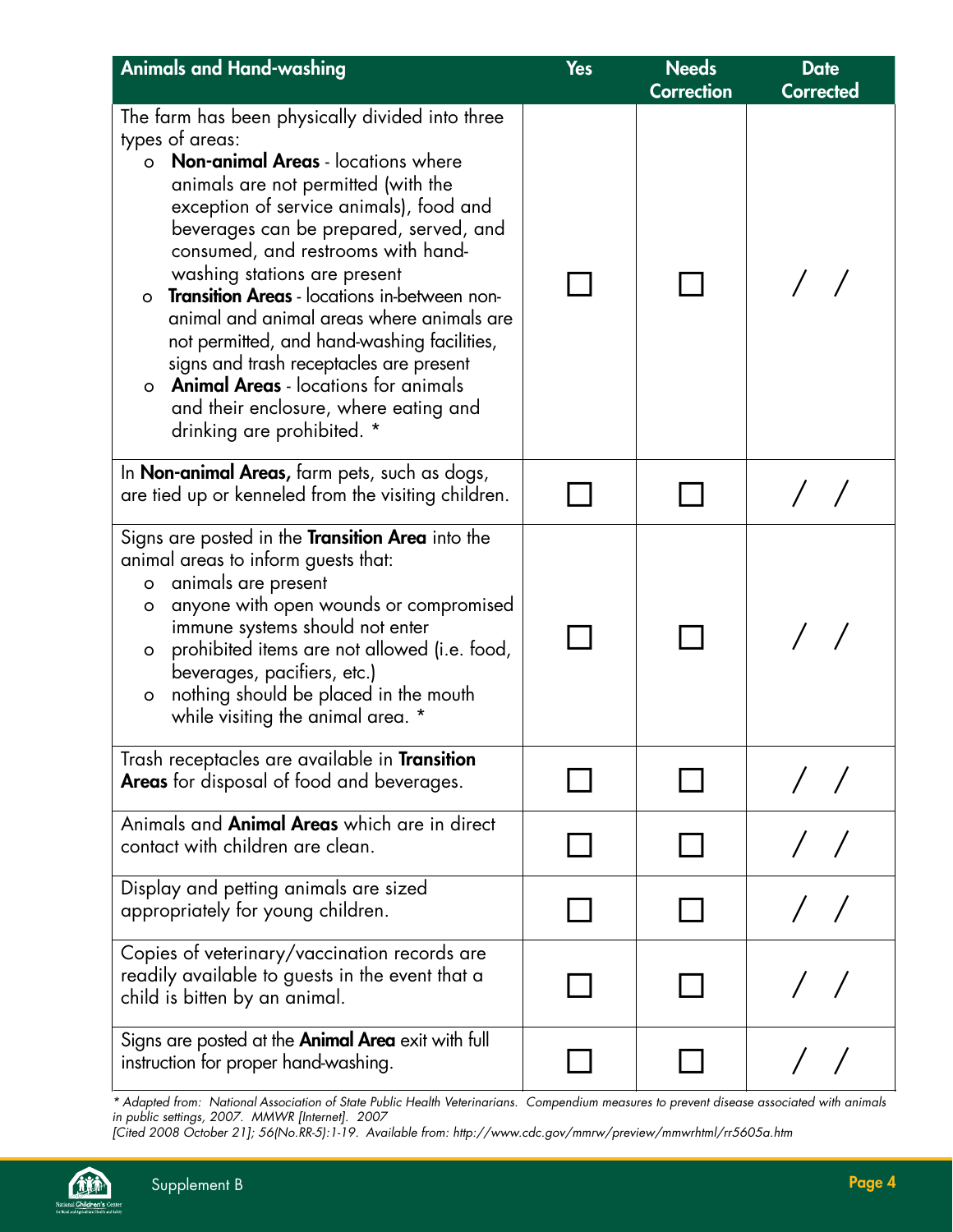| <b>Animals and Hand-washing</b>                                                                                   | <b>Yes</b> | <b>Needs</b><br><b>Correction</b> | <b>Date</b><br><b>Corrected</b> |
|-------------------------------------------------------------------------------------------------------------------|------------|-----------------------------------|---------------------------------|
| Hand-washing facilities located outside the<br>animal areas are functional and have sufficient<br>water pressure. |            |                                   |                                 |
| Soap, warm running water and paper towels<br>are available for proper hand-washing.                               |            |                                   |                                 |
| Hand sanitizer stations are stocked.                                                                              |            |                                   |                                 |
| Restrooms and hand-washing facilities are low<br>enough for children to reach and use.                            |            |                                   |                                 |
| Adequate restroom facilities are present for the<br>number of guests.                                             |            |                                   |                                 |
| A written cleaning log for hand-washing<br>facilities and restrooms is present and updated.                       |            |                                   |                                 |

| <b>Traffic and Parking</b>                                                                                                                                                                              | <b>Yes</b> | <b>Needs</b><br><b>Correction</b> | <b>Date</b><br><b>Corrected</b> |
|---------------------------------------------------------------------------------------------------------------------------------------------------------------------------------------------------------|------------|-----------------------------------|---------------------------------|
| Large, easy-to-read signs with the farm's name and<br>distance to the operation are located a half mile from<br>the farm entrance in each direction on the road.                                        |            |                                   |                                 |
| Farm entrance(s) and driveway(s) to parking area(s)<br>are clearly marked, with adequate lighting. They are<br>properly graded and wide enough to accommodate<br>school buses and other large vehicles. |            |                                   |                                 |
| Drop-off/pick-up locations are available and<br>marked for cars and buses.                                                                                                                              |            |                                   |                                 |
| Parking stalls are labeled for handicap parking.                                                                                                                                                        |            |                                   |                                 |
| Parking area is free of brush, long grass, steep<br>grades, and trip hazards.                                                                                                                           |            |                                   |                                 |
| Speed limit signs are posted on-site.                                                                                                                                                                   |            |                                   |                                 |
| Children present signs are posted.                                                                                                                                                                      |            |                                   |                                 |
| Workers directing traffic have reflective or brightly<br>colored (orange/yellow/green) vests to wear.                                                                                                   |            |                                   |                                 |
| Traffic and parking areas are at least 75 feet<br>away from corn mazes.                                                                                                                                 |            |                                   |                                 |

仙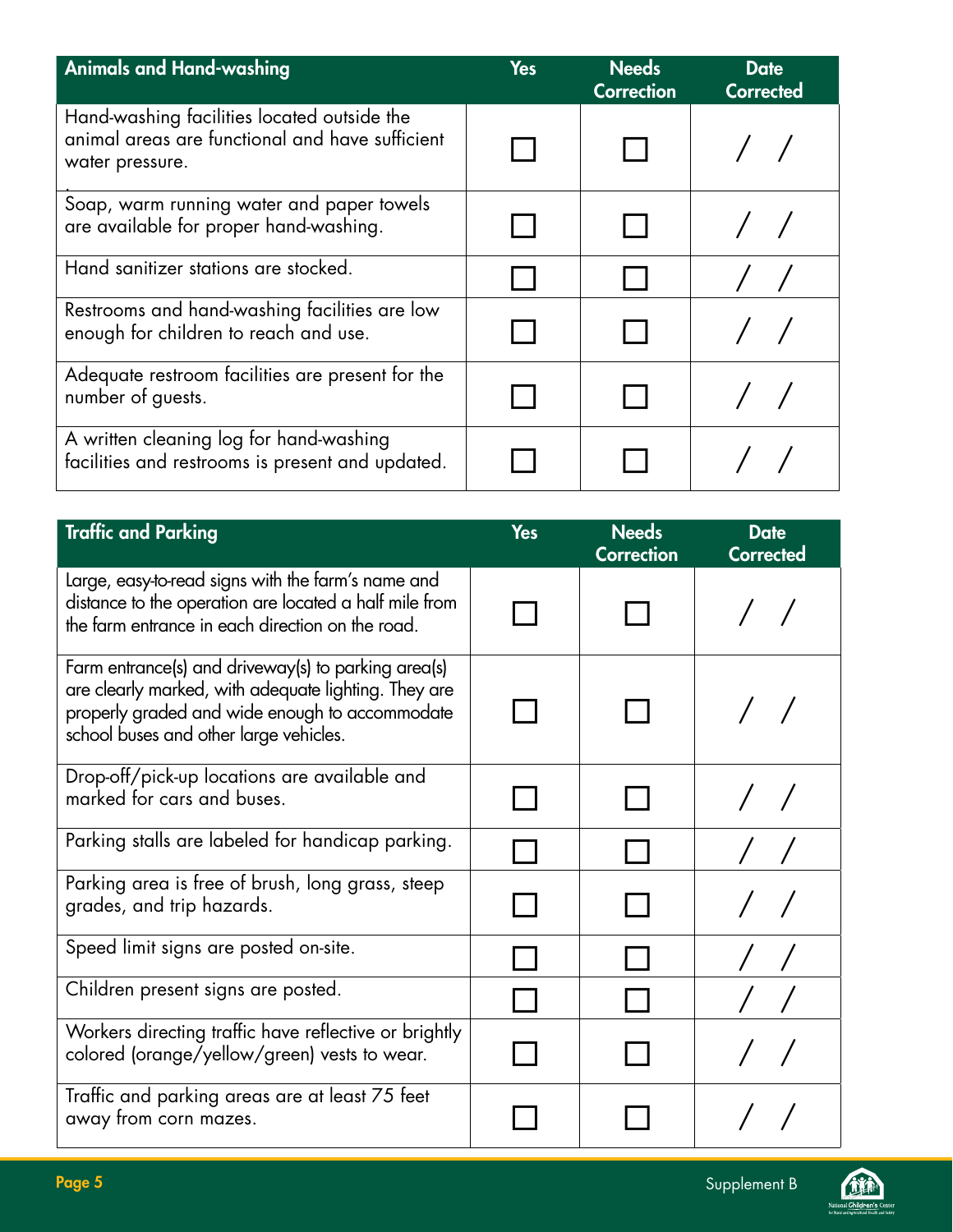| <b>Tractors and Operational Equipment</b>                                                                                           | <b>Yes</b> | <b>Needs</b><br><b>Correction</b> | <b>Date</b><br><b>Corrected</b> |
|-------------------------------------------------------------------------------------------------------------------------------------|------------|-----------------------------------|---------------------------------|
| Tractors, combines, and other vehicles are<br>parked on a level surface and secured by using<br>the parking brake and wheel blocks. |            |                                   |                                 |
| Front end loaders, three point hitch attachments,<br>and implements, have been lowered to the ground.                               |            |                                   |                                 |
| All keys have been removed.                                                                                                         |            |                                   |                                 |
| Equipment demonstrations are at least 20 feet<br>away from children and behind an adequate<br>barrier.                              |            |                                   |                                 |
| Unsafe or non-display machinery is out-of-sight,<br>in proper storage areas, and locked.                                            |            |                                   |                                 |
| Hand tools and power tools are stored in a<br>locked area.                                                                          |            |                                   |                                 |

| <b>Walkways and Structures</b>                                                                                                                 | <b>Yes</b> | <b>Needs</b><br><b>Correction</b> | <b>Date</b><br><b>Corrected</b> |
|------------------------------------------------------------------------------------------------------------------------------------------------|------------|-----------------------------------|---------------------------------|
| The yard, pathways and building surroundings<br>are free from debris, brush and vegetation.                                                    |            |                                   |                                 |
| Paths are smooth, level, and free from steep grades.                                                                                           |            |                                   |                                 |
| From a child's eye view, all walkways and<br>structures have been checked to identify safety<br>issues.                                        |            |                                   |                                 |
| Walkways that guide guests from one attraction<br>to another have identifiable signage.                                                        |            |                                   |                                 |
| Stairs have sturdy handrails.                                                                                                                  |            |                                   |                                 |
| Storage areas such as barns, sheds and grain<br>bins are locked when children are on the farm.                                                 |            |                                   |                                 |
| Storage areas that are part of the agritourism<br>operation are free from hazardous materials<br>and are under constant supervision by adults. |            |                                   |                                 |
| All building exits are free from obstacles and<br>marked with exit signs.                                                                      |            |                                   |                                 |

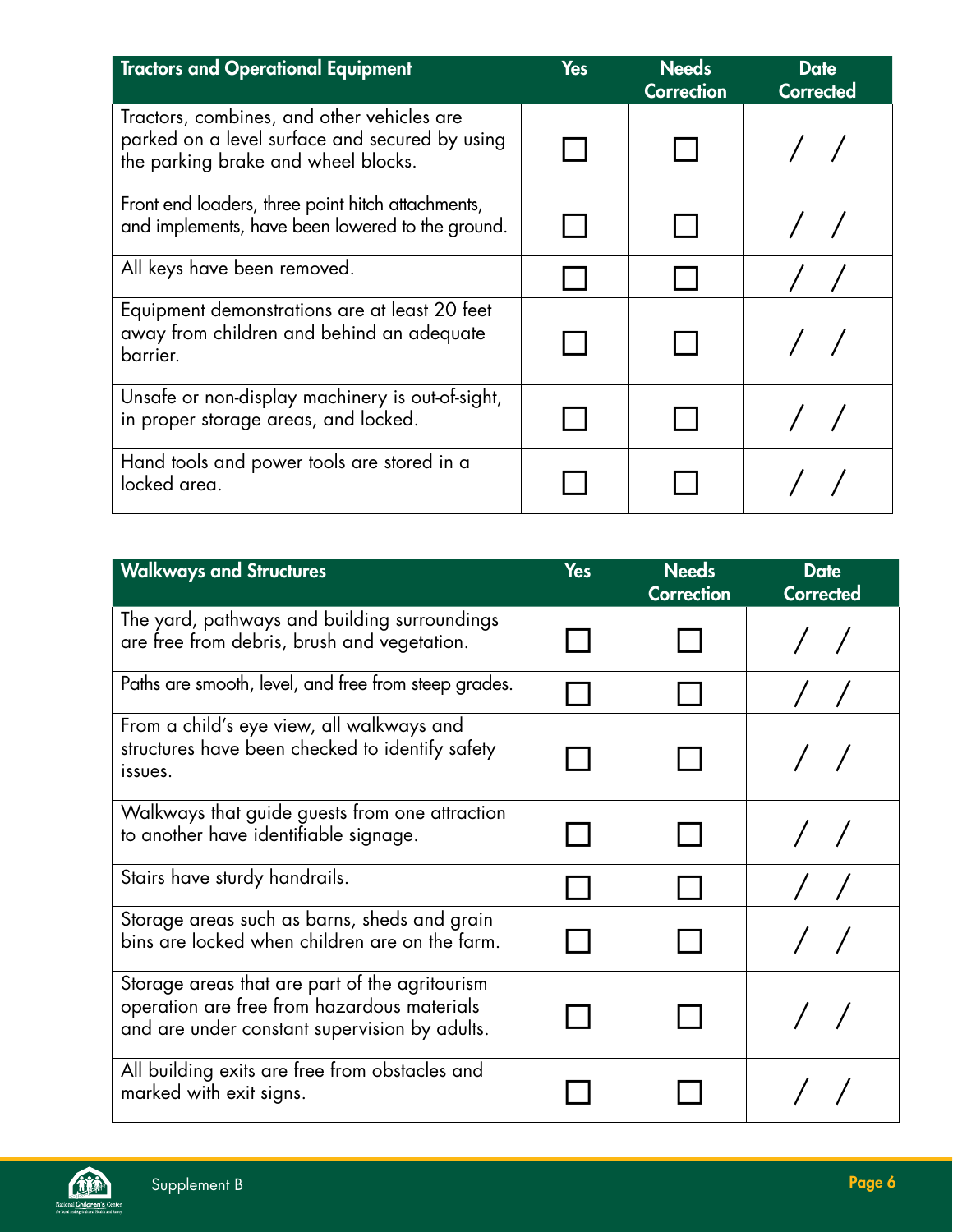| <b>Barriers and Fencing</b>                                                                                                                                                                                                                | <b>Yes</b> | <b>Needs</b><br><b>Correction</b> | <b>Date</b><br><b>Corrected</b> |
|--------------------------------------------------------------------------------------------------------------------------------------------------------------------------------------------------------------------------------------------|------------|-----------------------------------|---------------------------------|
| Anything on a property which may attract small<br>children and is dangerous to them has been<br>identified and eliminated or fenced and/or<br>locked.                                                                                      |            |                                   |                                 |
| Ponds, streams, or manure pits are posted as<br>"off-limits". Fencing used to prevent guests from<br>entering these areas is at least four feet high,<br>starts at the ground level, and is designed so<br>children can not climb over it. |            |                                   |                                 |
| From a child's eye view, the farm has been<br>checked to assess the need for barriers or<br>fencing.                                                                                                                                       |            |                                   |                                 |
| Fences and barriers are in place and in good<br>condition.                                                                                                                                                                                 |            |                                   |                                 |
| Gates and doors have been checked to make<br>sure they close and latch properly.                                                                                                                                                           |            |                                   |                                 |
| All necessary storage areas are secure.                                                                                                                                                                                                    |            |                                   |                                 |
| Double fencing is in place to prevent children<br>from reaching animals that have a tendency to<br>bite.                                                                                                                                   |            |                                   |                                 |
| Barbed, smooth, woven, and electrical wire<br>fencing has been removed or minimized.                                                                                                                                                       |            |                                   |                                 |
| Electric fences are identified with warning signs<br>and are turned off before guests arrive.                                                                                                                                              |            |                                   |                                 |

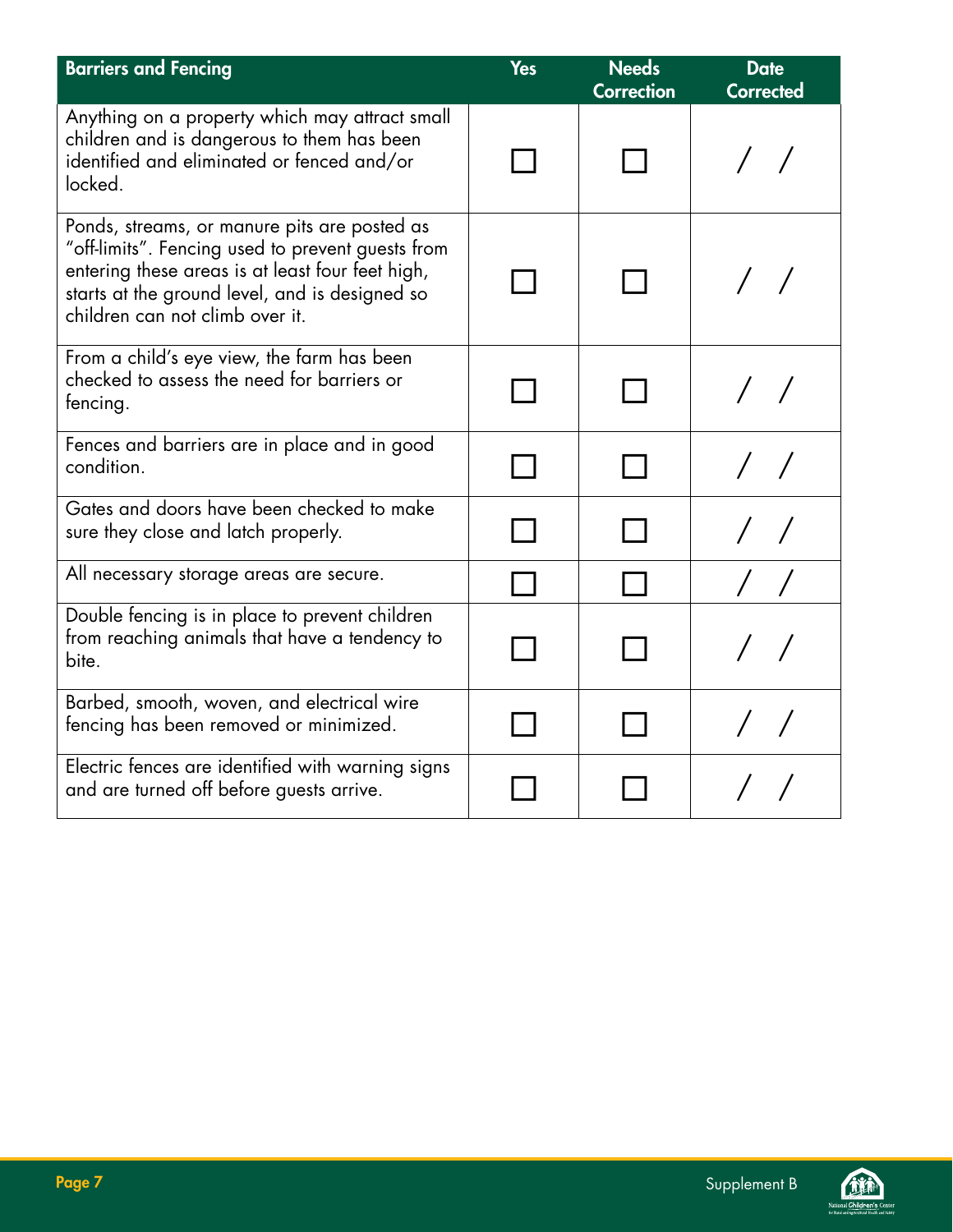| <b>Pest Control</b>                                                                                                                                       | <b>Yes</b> | <b>Needs</b><br><b>Correction</b> | <b>Date</b><br><b>Corrected</b> |
|-----------------------------------------------------------------------------------------------------------------------------------------------------------|------------|-----------------------------------|---------------------------------|
| Depressions where water may pool, or areas<br>with stagnant or standing water, have been<br>filled in or drained to decrease insects from<br>reproducing. |            |                                   |                                 |
| Larvicide has been added to water that can not<br>be drained.                                                                                             |            |                                   |                                 |
| Areas have been checked for bee hives and<br>hornets' nests.                                                                                              |            |                                   |                                 |
| Hives and nests are removed when children are<br>not present.                                                                                             |            |                                   |                                 |
| Grass is short, access to wood and rock piles<br>has been minimized to reduce pests.                                                                      |            |                                   |                                 |
| Guests are instructed to report any sightings of<br>wild animals or unwanted pests.                                                                       |            |                                   |                                 |

| <b>Food Safety</b>                                                                         | <b>Yes</b> | <b>Needs</b><br><b>Correction</b> | <b>Date</b><br>Corrected |
|--------------------------------------------------------------------------------------------|------------|-----------------------------------|--------------------------|
| Disposable plastic gloves are available for use<br>when handling food.                     |            |                                   |                          |
| Hand-washing supplies and warm running<br>water are available in food service areas.       |            |                                   |                          |
| Thermometers are available to check<br>temperatures of refrigerators and prepared<br>food. |            |                                   |                          |
| Only pasteurized products are available for<br>guest consumption.                          |            |                                   |                          |

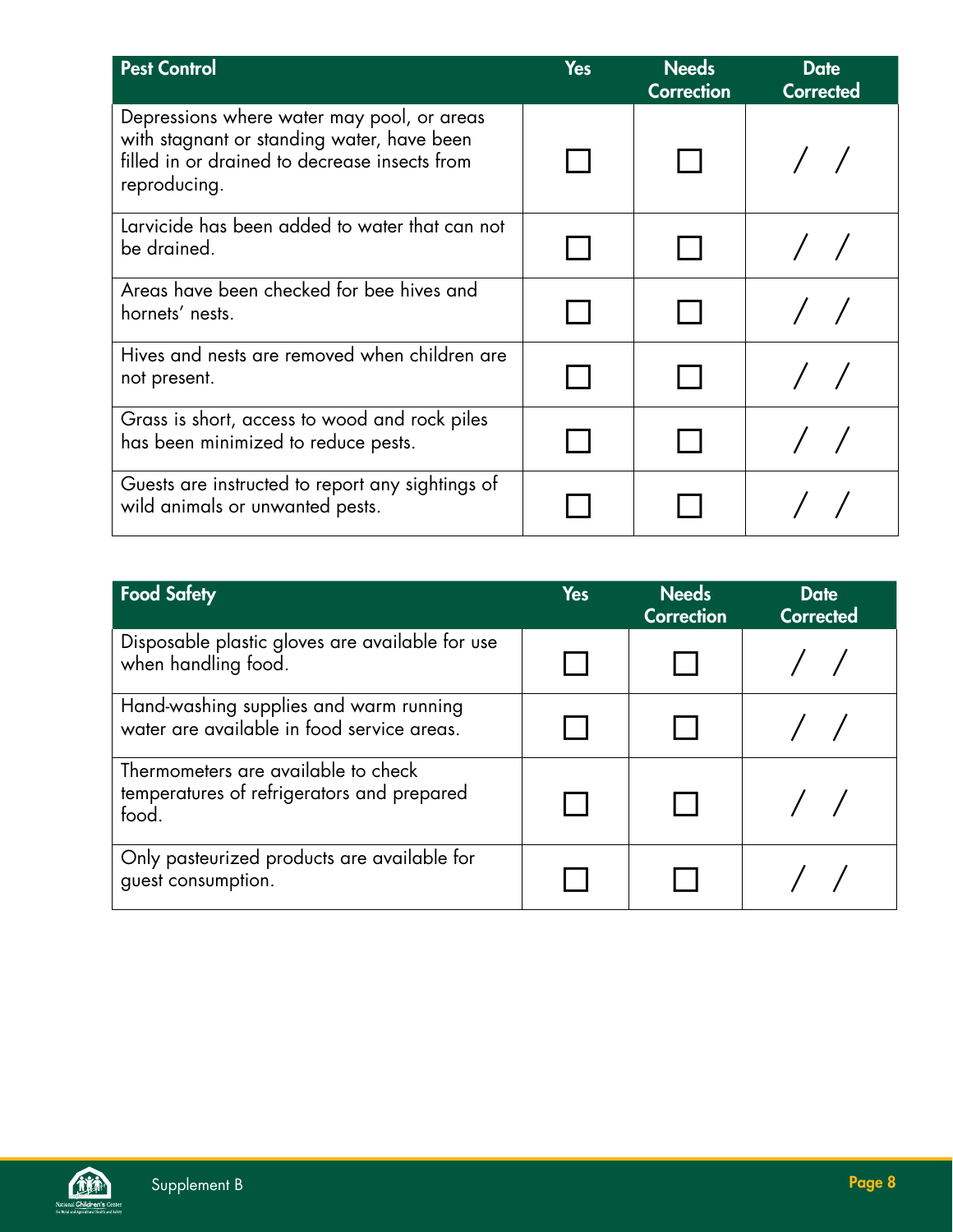| <b>Recordkeeping</b>                                                                                                                                                                                                                 | <b>Yes</b> | <b>Needs</b><br><b>Correction</b> | <b>Date</b><br><b>Corrected</b> |
|--------------------------------------------------------------------------------------------------------------------------------------------------------------------------------------------------------------------------------------|------------|-----------------------------------|---------------------------------|
| An <b>Operations Report</b> is available to log the<br>number of guests that come to the farm each<br>day.                                                                                                                           |            |                                   |                                 |
| Incident/Emergency Report forms are available<br>to log any emergency.                                                                                                                                                               |            |                                   |                                 |
| Copies have been made of all permits,<br>certificates, and licenses. This includes, but is<br>not limited to, food service permits, veterinary<br>records, driver's licenses, as well as CPR and<br>first-aid training certificates. |            |                                   |                                 |

| <b>Hayrides</b>                                                                                                                                   | <b>Yes</b> | <b>Needs</b><br><b>Correction</b> | <b>Date</b><br>Corrected |
|---------------------------------------------------------------------------------------------------------------------------------------------------|------------|-----------------------------------|--------------------------|
| The route has been chosen carefully not to<br>include steep grades or other hazards that can<br>affect the stability of the tractor or hay wagon. |            |                                   |                          |
| Hay wagon has sturdy steps and railings,<br>railings are especially sturdy in the front of the<br>wagon to prevent riders from falling forward.   |            |                                   |                          |
| Loose boards on the hay wagon have been<br>tightened, and all sharp edges including<br>exposed screws and nails have been removed.                |            |                                   |                          |
| Tractors and hay wagons have been inspected<br>for safe and efficient operation.                                                                  |            |                                   |                          |
| Hitches and chains have been checked.                                                                                                             |            |                                   |                          |

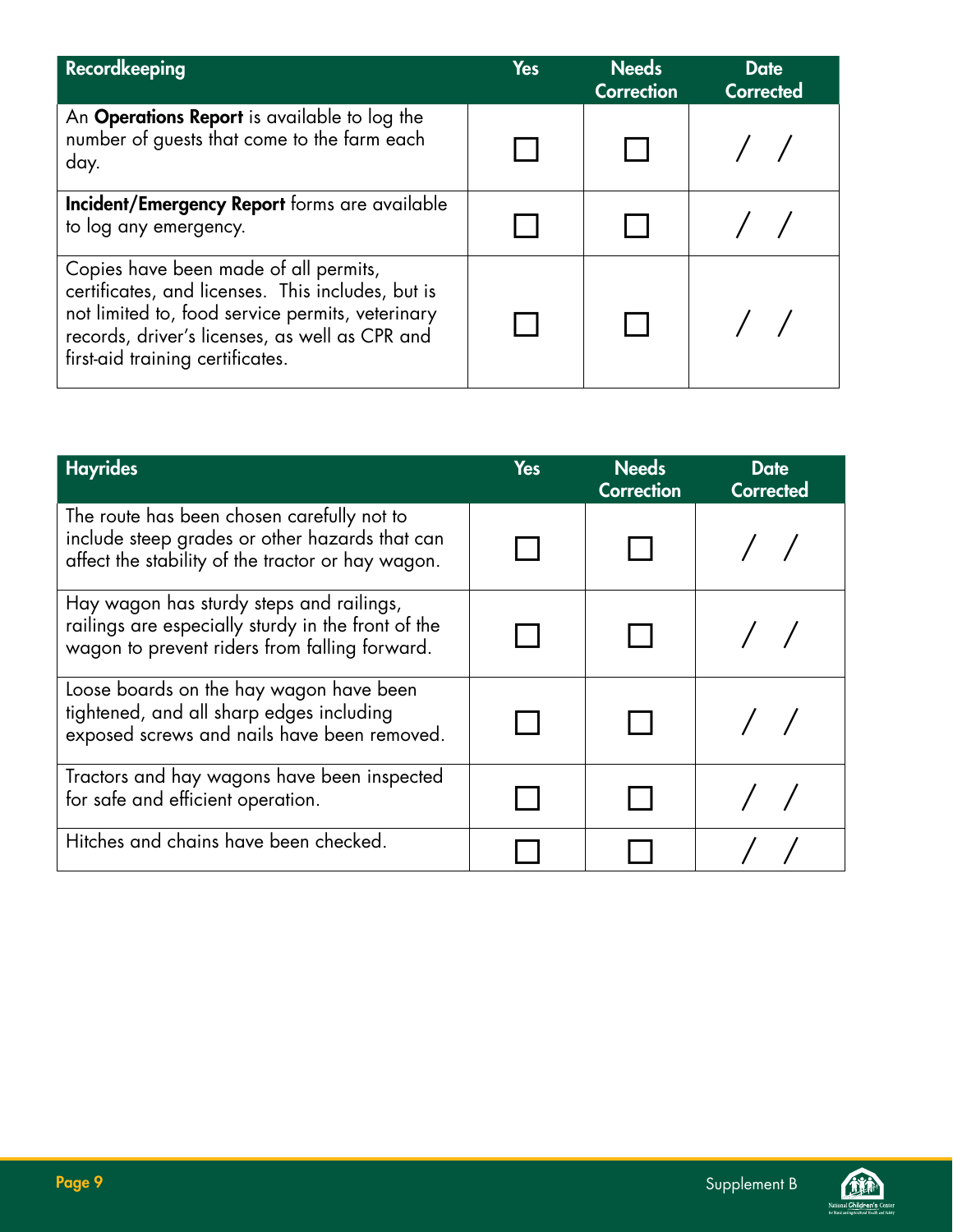| <b>Corn Mazes</b>                                                                                                        | <b>Yes</b> | <b>Needs</b><br><b>Correction</b> | <b>Date</b><br><b>Corrected</b> |
|--------------------------------------------------------------------------------------------------------------------------|------------|-----------------------------------|---------------------------------|
| Rules are posted at the entrance of the maze.                                                                            |            |                                   |                                 |
| Elevated platform is available for two<br>designated people to clearly monitor the maze.                                 |            |                                   |                                 |
| Perimeter around the maze is clear of vegetation<br>and other structures.                                                |            |                                   |                                 |
| Public address system such as a bullhorn or<br>a loud speaker is available for instructions to<br>guests within maze.    |            |                                   |                                 |
| Signs and arrows are posted around the<br>perimeter of the maze directing guests to the<br>entrance and exit.            |            |                                   |                                 |
| Flags are available for all guests entering<br>the maze and can be used to alert the staff<br>monitoring the attraction. |            |                                   |                                 |
| Fire extinguishers are available to the<br>individuals monitoring the corn maze.                                         |            |                                   |                                 |